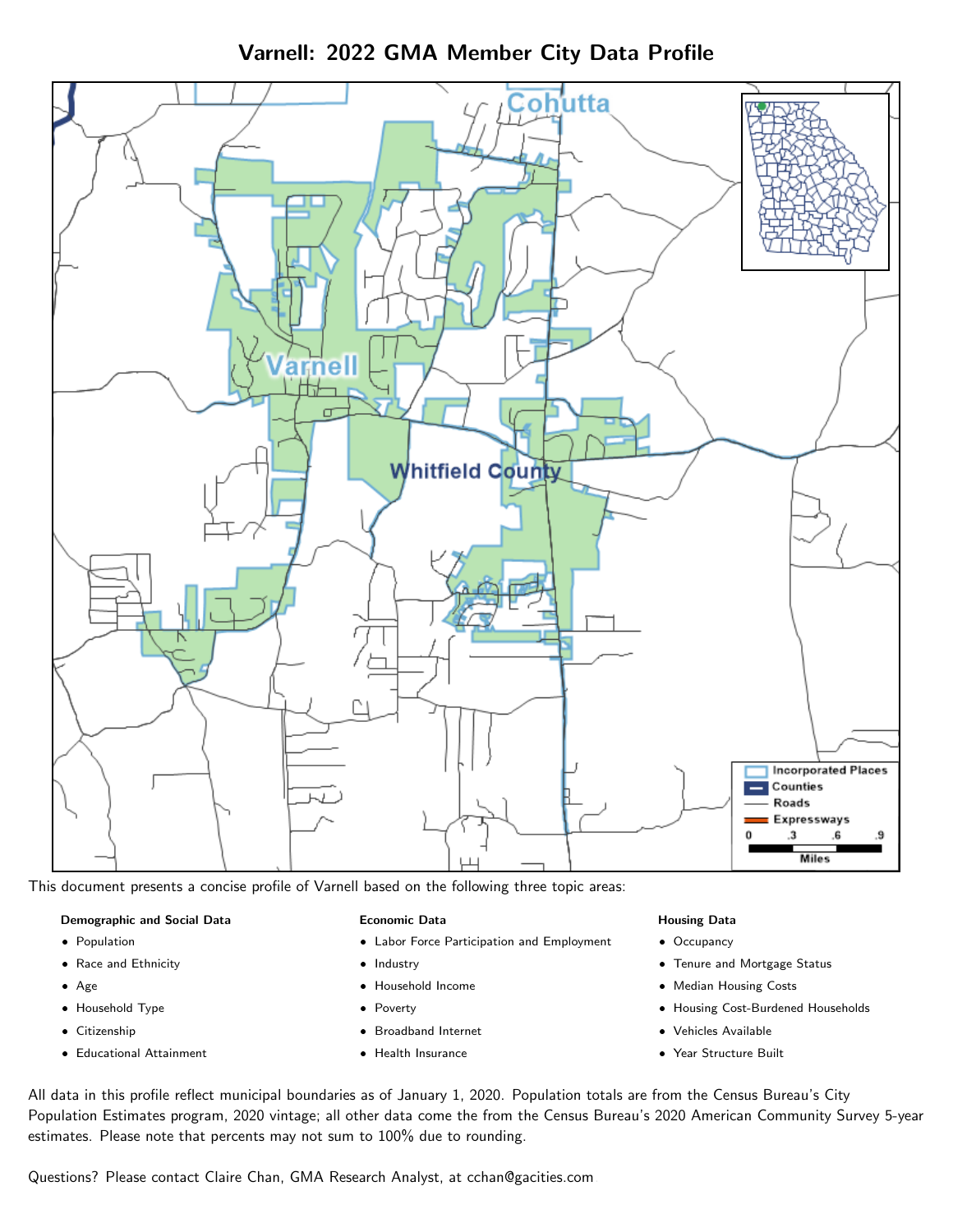# Varnell: Demographic and Social





**Citizenship** 



Source: American Community Survey, 2020 5-year estimates, table B05002 Source: American Community Survey, 2020 5-year estimates, table B15002

Race and Ethnicity



Source: U.S. Census Bureau, City Population Estimates, 2020 vintage Source: American Community Survey, 2020 5-year estimates, table B03002

# Household Type



Source: American Community Survey, 2020 5-year estimates, table B01001 Source: American Community Survey, 2020 5-year estimates, table B11001

## Educational Attainment



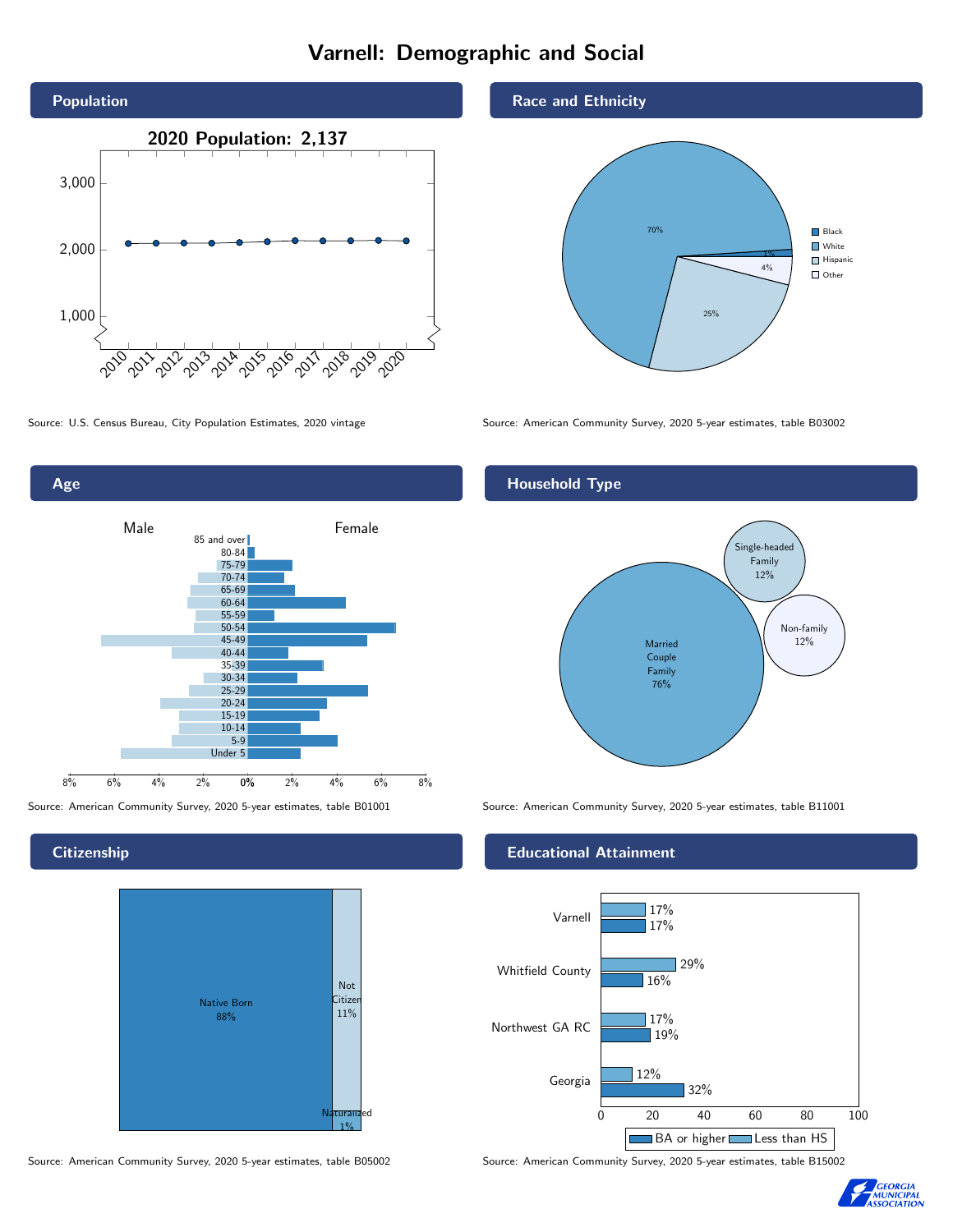# Varnell: Economic







Source: American Community Survey, 2020 5-year estimates, table B23001 Note: Unemployment rate is based upon the civilian labor force.



Source: American Community Survey, 2020 5-year estimates, tables B19013 and B19025 Source: American Community Survey, 2020 5-year estimates, table B17010



#### Industry

| Agriculture, forestry, fishing and hunting, and mining      | $0\%$ |
|-------------------------------------------------------------|-------|
| Construction                                                | 8%    |
| Manufacturing                                               | 31%   |
| <b>Wholesale Trade</b>                                      | $1\%$ |
| Retail Trade                                                | 6%    |
| Transportation and warehousing, and utilities               | $4\%$ |
| Information                                                 | $1\%$ |
| Finance and insurance, real estate, rental, leasing         | 3%    |
| Professional, scientific, mgt, administrative, waste mgt    | 8%    |
| Educational services, and health care and social assistance | 26%   |
| Arts, entertainment, recreation, accommodation, food        | 6%    |
| service                                                     |       |
| Other services, except public administration                | 6%    |
| Public administration                                       | $1\%$ |

Source: American Community Survey, 2020 5-year estimates, table C24030

## Poverty



### Health Insurance



Source: American Community Survey, 2020 5-year estimates, table B28002 Source: American Community Survey, 2020 5-year estimates, table B18135